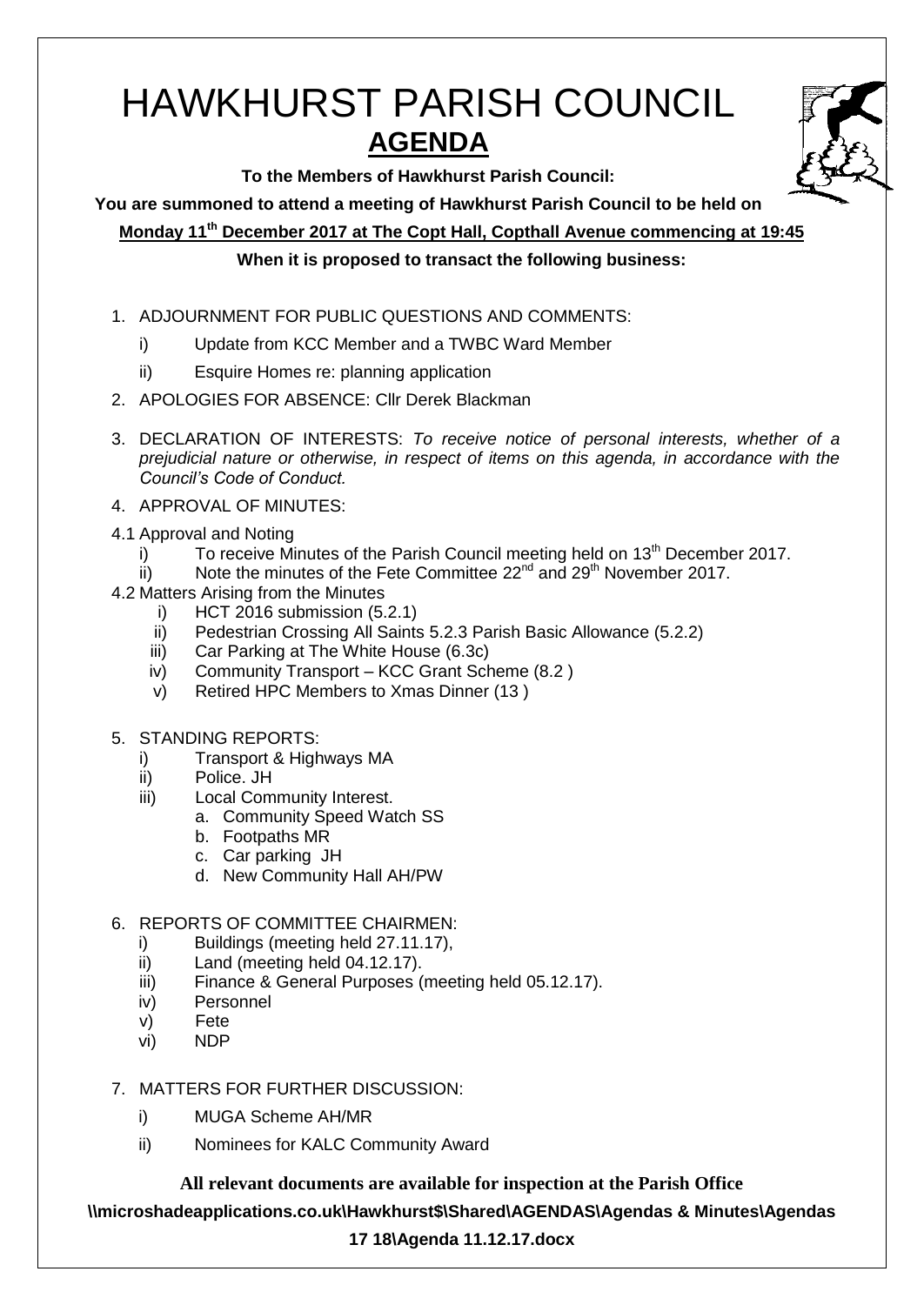8. CORRESPONDENCE:

- 9. FINANCE:
- 10. PLANNING:
- 11. BURIAL & MEMORIAL:
- 12. NOTES & INFORMATION:
- 13. CONFIDENTIAL: i) None

*Pursuant to section 1 (2) of the Public Bodies (Admission to Meetings) Act 1960 it is resolved that, because of the confidential nature of the business to be transacted, the public and the press leave the meeting during consideration of the following items:*

14. CLOSURE:

Nicole Godwin, Clerk to the Parish Council

|               | Date     | From        | Subject                                                                                                 |
|---------------|----------|-------------|---------------------------------------------------------------------------------------------------------|
|               | Received |             |                                                                                                         |
|               | 20.11.17 | A resident  | CC of email to Dan Docker TWBC re: TPOs and new developments.                                           |
| $\mathcal{P}$ | 24.11.17 | A resident  | CC of letter exchange with Greg Clark re: narrow footpath from<br>Mercers to Rye Rd                     |
| 3             | 30.11.17 | KCC         | Consultation on Gypsy and Traveller Site allocation policy, deadline<br>20 <sup>th</sup> December 2017. |
| 4             | 01.12.17 | Dr R Banks  | Future Impact of TWBC Civic Centre Plan on Communities Grants                                           |
| 5             | 04.12.17 | A resident  | Request for help with finding parking close to Dunks Almshouses                                         |
| 6             | 04.12.17 | TW CAB      | Letter of thanks for £200 grant in October.                                                             |
|               | 05.12.17 | <b>HGBS</b> | Thanks for use of The Moor for Fireworks event.                                                         |

Agenda Item 9: Correspondence

#### Agenda Item 10: Finance. INCOME AND EXPENDITURE NOVEMBER 2017

| Accounts for payment                                         | £  | 515.41    |
|--------------------------------------------------------------|----|-----------|
| Payment received                                             | £  |           |
| <b>Net Expenditure</b>                                       | -£ | 515.41    |
| <b>Cambridge &amp; Counties</b><br><b>Cambridge Building</b> | £  | 76,141.95 |
| Society                                                      | £  | 75,088.42 |
| <b>Lloyds Current</b>                                        | £  | 10,000.00 |
| <b>Lloyds Access Reserve</b>                                 | £  | 76,310.04 |
| <b>Petty Cash</b>                                            | £  | 13.41     |

10.1 Agreement to pay payments schedule.

10.2 Account reconciliation and petty cash check.

**All relevant documents are available for inspection at the Parish Office \\microshadeapplications.co.uk\Hawkhurst\$\Shared\AGENDAS\Agendas & Minutes\Agendas 17 18\Agenda 11.12.17.docx**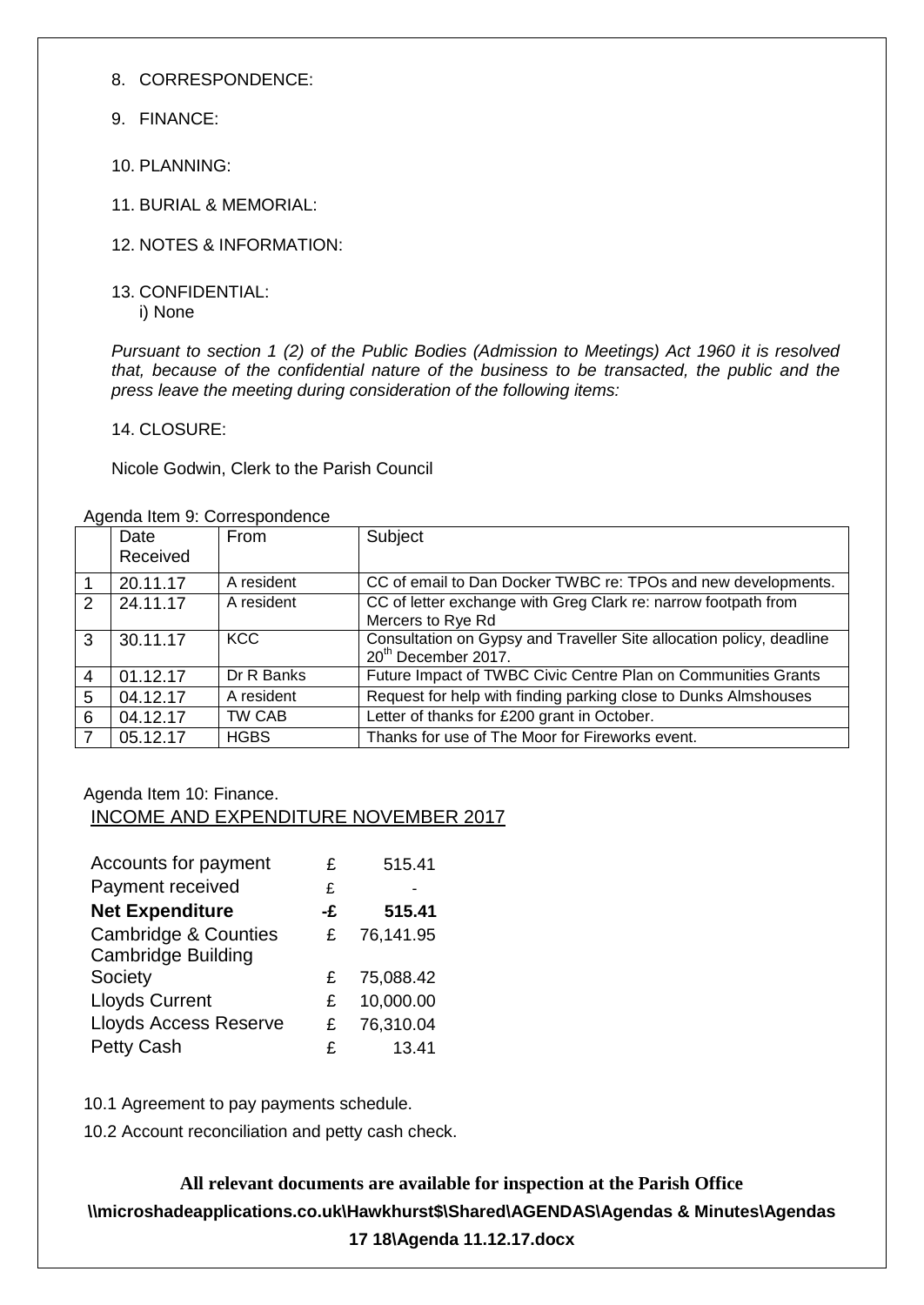10.3 Notification received that the external auditor appointed fot 2017/18 for Kent will be PKF Littlejohn LLP

10.4 Notification received of increase in in interest rate on Cambridge & Counties Bank deposit of 0.25% to 1.8%,

10.5 – TWBC notification Precept amount due by 19 Jan 2018.

## Agenda Item 11: Planning

11.1 Planning & Highways Information:

| Ref. No.                                       | Proposal                                                                                                                                                                                                 | Location                                   | Comments                                                                                |
|------------------------------------------------|----------------------------------------------------------------------------------------------------------------------------------------------------------------------------------------------------------|--------------------------------------------|-----------------------------------------------------------------------------------------|
| <b>KCC/TWBC</b>                                | 21 <sup>st</sup> Century Way Cycle                                                                                                                                                                       | <b>Connects Goods Station</b>              | <b>Consultation closes 20</b>                                                           |
|                                                | Route, TW                                                                                                                                                                                                | <b>Rd to North Farm Estate</b>             | Dec                                                                                     |
| 17/03191/FULL                                  | Variation of Planning<br>consent 94/00357/FUL<br>to change opening<br>hours from 07.00-23.00<br>Mon-Sat and 08.00 -<br>22.00 Sun to: 24 hours<br>with shop and forecourt<br>pumps only 23.00 -<br>07.00. | <b>Highgate Service</b><br>Station, Rye Rd | Application withdrawn                                                                   |
| KCC Statement,<br>Sean Holden                  | Position that will object<br>to future development<br>that would add<br>congestion to Highgate<br>crossroads                                                                                             | Highgate A229/A268<br>crossroads           | Meeting held at KCC<br>between Vicki Hubert,<br>Sean Holden and TWBC<br>ward members.   |
| 17/00016/SUB                                   | <b>Lighting for Hawkhurst</b><br>Castle                                                                                                                                                                  | Hawkhurst Castle,<br>Cranbrook Rd          | <b>TWBC</b> compliance officer<br>investigating if correct<br>lighting strength in use. |
| <b>Brenchley</b><br>and<br><b>Matfield NDP</b> | NDP area designated                                                                                                                                                                                      | <b>Brenchley and Matfield</b><br>Parish    |                                                                                         |
| Weald<br>High<br><b>AONB</b><br>Partnership    | Increased development<br>in AONBs, especially<br><b>High Weald</b>                                                                                                                                       | <b>High Weald AONB</b>                     |                                                                                         |
| Weald<br>High<br><b>AONB</b><br>Partnership    | <b>Colour Guidance</b><br>Document for<br>development in High<br><b>Weald AONB</b>                                                                                                                       | <b>High Weald AONB</b>                     |                                                                                         |

## 11.2 Planning TWBC Approved:

| Ref           | Proposal                                  | Location                | Comments/Valid |
|---------------|-------------------------------------------|-------------------------|----------------|
| 17/03149/LBC  | Listed Building Consent - Installation of | Wetheringhope, The      |                |
|               | through floor lift                        | Moor                    |                |
| 17/03212/ADV  | 3 non-illuminated freestanding forecourt  | <b>Highgate Service</b> | Banner signs   |
|               | signs; 7 non-illuminated wall mounted     | Station, Rye Road       | not included   |
|               | signs                                     |                         |                |
| 17/03116/FULL | 2-Storey side extension, demolition of    | 35 Park Cottages        |                |
|               | rear conservatory, replacement single     |                         |                |
|               | storey extension to rear                  |                         |                |
| 17/03331/FULL | Alterations to exterior finishes on       | Pauls Farm, Water       |                |
|               | industrial units                          | Lane                    |                |
| 17/03330/FULL | Replacement conservatory roof             | Pauls Farm, Water       |                |
|               | covering and 2 roof lights                | Lane                    |                |
| 17/03500/SUB  | Submission re: conditions 6 and 7         | Woodham Hall, Rye       |                |
|               | <b>Trees and Arboricultural statement</b> | Rd                      |                |

**All relevant documents are available for inspection at the Parish Office**

## **\\microshadeapplications.co.uk\Hawkhurst\$\Shared\AGENDAS\Agendas & Minutes\Agendas**

**17 18\Agenda 11.12.17.docx**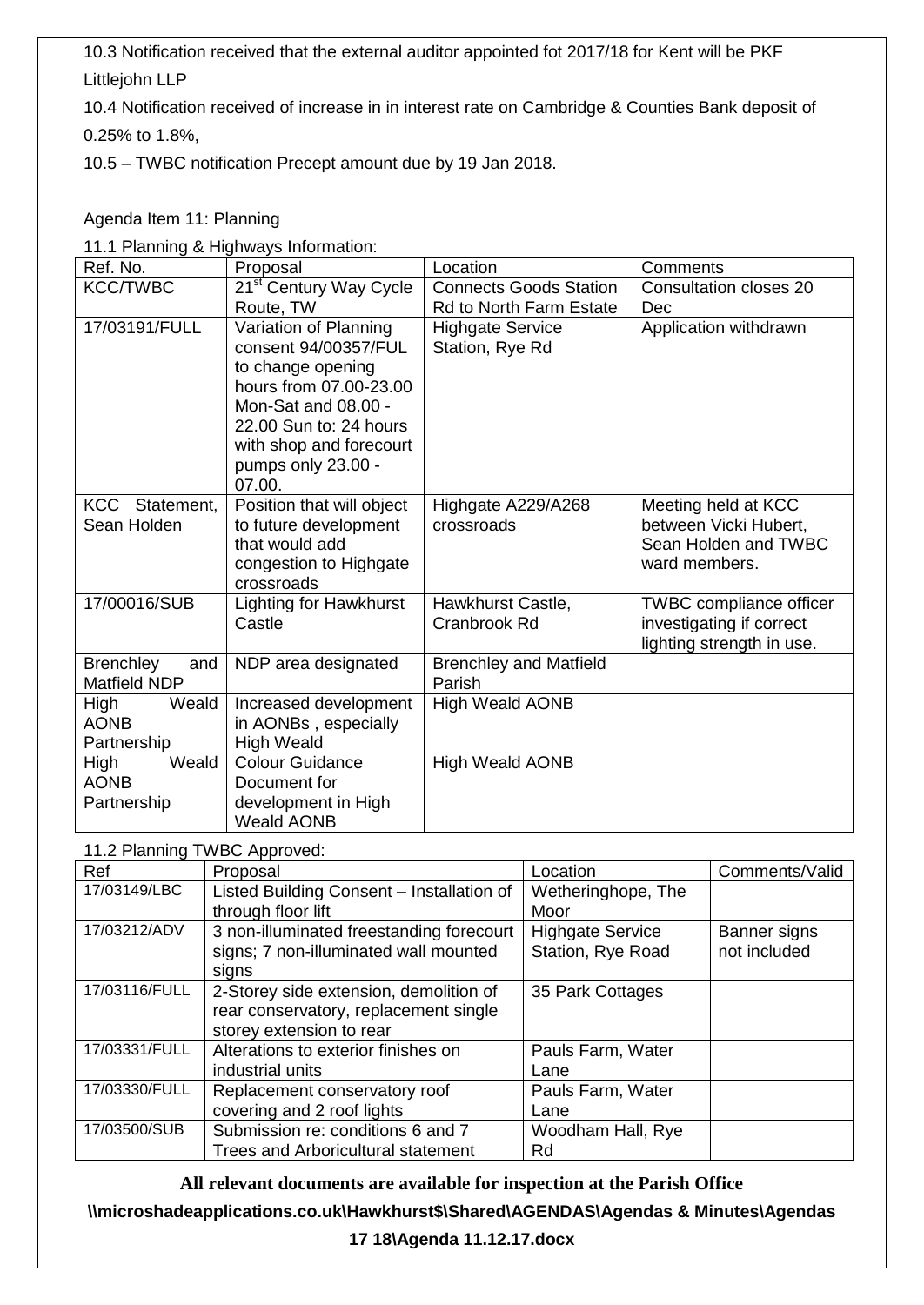|              | 17/03274/FULL   Convert stable building into residential<br>use and demolish barn and replace with   Potters Lane<br>stables and garage | Stables and Barn,                        |  |
|--------------|-----------------------------------------------------------------------------------------------------------------------------------------|------------------------------------------|--|
| 17/03370/SUB | Submission re: Condition 4 elevation<br>and section drawings                                                                            | 1 Seacox Cottages,<br><b>High Street</b> |  |

# 11.3 Planning TWBC Refused:

| Ref.<br>No. | -<br>Jronon | tion | 'Valid<br>$-$<br>$\sim$ $\sim$ $\sim$<br>116 |
|-------------|-------------|------|----------------------------------------------|
|             | None        |      |                                              |

## 11.4 Planning Applications received:

#### [TWBC Planning Portal](http://www.tunbridgewells.gov.uk/residents/planning/planning-application-search)

|     | Num   Application   | <b>Proposal</b>                                                                                                                                                                                                                                                              | <b>Location</b>                           | <b>Comments</b> |
|-----|---------------------|------------------------------------------------------------------------------------------------------------------------------------------------------------------------------------------------------------------------------------------------------------------------------|-------------------------------------------|-----------------|
| ber | <b>No</b>           |                                                                                                                                                                                                                                                                              |                                           |                 |
|     |                     | 68 17/03430/FUL Two storey side extension and loft 3<br>conversion with rear roof extension                                                                                                                                                                                  | <b>Bokes</b><br>Farm<br>Cottages          |                 |
|     |                     | 69 17/03638/FUL Single storey front and<br>extensions                                                                                                                                                                                                                        | rear Padmore,<br><b>Stream</b><br>Lane    |                 |
|     | L                   | - retention<br>70 17/03543/FUL Retrospective<br>boundary fencing and gates                                                                                                                                                                                                   | of St Ronans School,<br><b>Water Lane</b> |                 |
|     | L                   | 71 17/03660/FUL Replacement dwelling                                                                                                                                                                                                                                         | Green<br>Lawns,<br><b>Stream Lane</b>     |                 |
|     | L                   | 72 17/03483/FUL Retrospective - change of use and Merrymead,<br>conversion from residential and Lane<br>office building to holiday let                                                                                                                                       | Water                                     |                 |
|     | L                   | 73 17/03652/FUL Variation of Conditions 2 and 14 of The Walled Garden,<br>17/00391/FULL to increase footprint Hall House,<br>of cookery school and seminar Hill<br>rooms, relocate car parking to east<br>instead of south, change levels and<br>revise mitigation strategy. | Moor                                      |                 |
|     |                     | 74 17/03841/FUL Construction of brick built workshop Beacon<br>and land levelling                                                                                                                                                                                            | House,<br><b>Foxhole Lane</b>             |                 |
|     | 75 17/03780/OU<br>Τ | Outline demolition of building and Brook<br>erection of 25 apartments with Cranbrook Road<br>affordable housing, parking,<br>new<br>highway access.                                                                                                                          | House,                                    |                 |
|     | L                   | 76 17/03943/FUL Erection of 1 x 1-bed starter home Land Adjacent to 2<br>access, landscaping<br>with<br>parking                                                                                                                                                              | and Belgrave, Woodbury<br>Road            |                 |
|     | 77 17/03880/OU<br>т | Outline for erection of 5 dwellings Land<br>with access via Woodham Hall Woodham Hall, Rye<br>development with landscaping and Road<br>open space                                                                                                                            | South<br>οf                               |                 |
|     | 78 17/04000/TP<br>O | 2 Hornbeam crown reduction to 26 Church Walk<br>metres above hedge height                                                                                                                                                                                                    |                                           |                 |
|     | L                   | 79 17/04014/FUL Single storey rear extension with Highwell,<br>rooflight                                                                                                                                                                                                     | <b>Heartenoak Road</b>                    |                 |

#### Agenda Item 12: Burial and Memorial

| Interment Date | $D$ eceased        |                    |
|----------------|--------------------|--------------------|
| 24 Nov 2017    | <b>Emily Piper</b> | Interment of ashes |

Agenda Item 13: Notes and Information

**All relevant documents are available for inspection at the Parish Office \\microshadeapplications.co.uk\Hawkhurst\$\Shared\AGENDAS\Agendas & Minutes\Agendas 17 18\Agenda 11.12.17.docx**